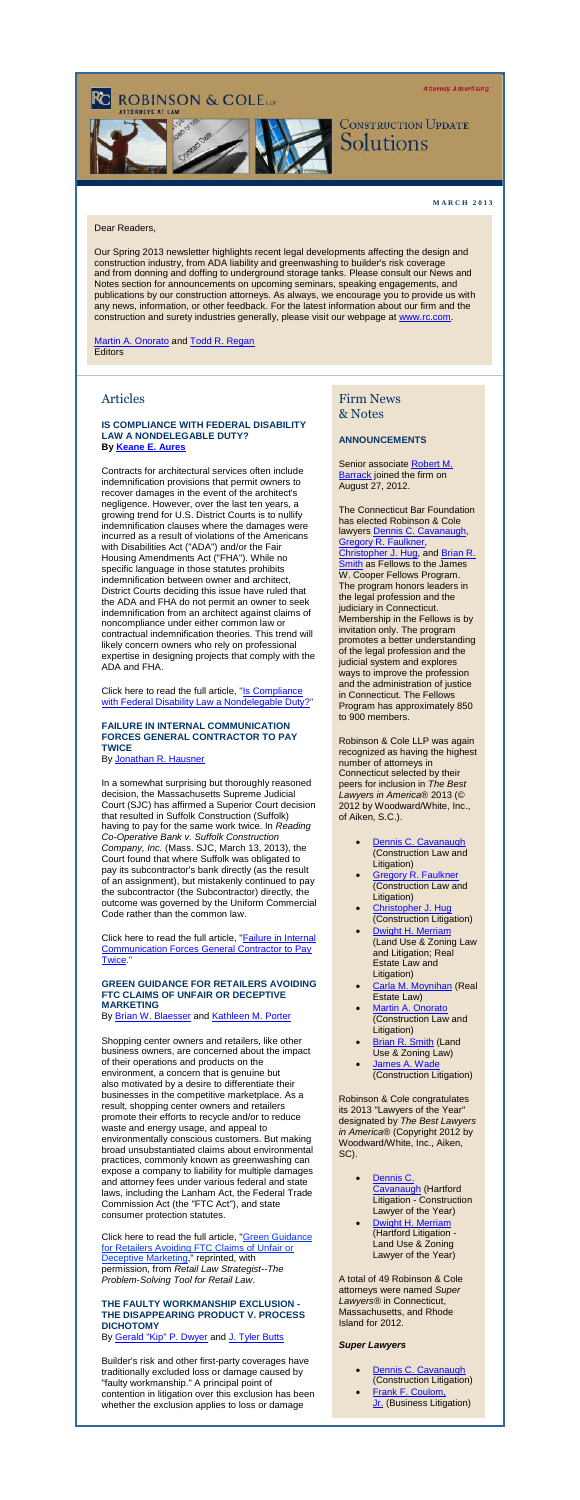caused by a finished product (damage to a desk when a poorly made ceiling falls on it) or the process of workmanship (damage to a windowsill during the process of repairing the window), or to both. In light of recent decisional law, courts appear less inclined to draw a distinction between process and product as a way of limiting the reach of the "faulty workmanship" exclusion.

Click here to read the full article, "The Faulty [Workmanship Exclusion -](http://cl.exct.net/?ju=fe26177670670375751d70&ls=fde61d797263037f7c157477&m=fefb1671756c0d&l=fec811727763027c&s=fe25167675620c7c721078&jb=ffcf14&t=) The Disappearing [Product v. Process Dichotomy,](http://cl.exct.net/?ju=fe26177670670375751d70&ls=fde61d797263037f7c157477&m=fefb1671756c0d&l=fec811727763027c&s=fe25167675620c7c721078&jb=ffcf14&t=)" reprinted, with permission, from the *Connecticut Law Tribune.*

#### **DONNING AND DOFFING: WHAT CONSTITUTES "CHANGING CLOTHES" COULD BE CHANGING**

By **[Nicole A. Bernabo](http://cl.exct.net/?ju=fe25177670670375751d71&ls=fde61d797263037f7c157477&m=fefb1671756c0d&l=fec811727763027c&s=fe25167675620c7c721078&jb=ffcf14&t=)** 

Click here to read the full blog post, "**Donning and** [Doffing: What Constitutes 'Changing Clothes'](http://cl.exct.net/?ju=fe23177670670375751d73&ls=fde61d797263037f7c157477&m=fefb1671756c0d&l=fec811727763027c&s=fe25167675620c7c721078&jb=ffcf14&t=)  [Could Be Changing.](http://cl.exct.net/?ju=fe23177670670375751d73&ls=fde61d797263037f7c157477&m=fefb1671756c0d&l=fec811727763027c&s=fe25167675620c7c721078&jb=ffcf14&t=)"

#### **UNDERGROUND TANKS AT YOUR YARD IN CONNECTICUT? BEWARE OF APPROACHING DEADLINES FOR "FINANCIAL ASSURANCE"** By **[Brian C. Freeman](http://cl.exct.net/?ju=fe22177670670375751d74&ls=fde61d797263037f7c157477&m=fefb1671756c0d&l=fec811727763027c&s=fe25167675620c7c721078&jb=ffcf14&t=)**

"Donning and doffing" is a term of art in the employment context. There has been considerable litigation under the Fair Labor Standards Act (FLSA) over the years regarding whether employers must pay employees for time spent putting on and taking off, that is, donning and doffing, various types of gear during the workday. On February 10, 2013, after passing on this issue several times, the United States Supreme Court decided to consider the question of what constitutes "changing clothes" within the meaning of the Fair Labor Standards Act in [Clifton Sandifer](http://cl.exct.net/?ju=fe24177670670375751d72&ls=fde61d797263037f7c157477&m=fefb1671756c0d&l=fec811727763027c&s=fe25167675620c7c721078&jb=ffcf14&t=)  [et al. v. U.S. Steel Corp.](http://cl.exct.net/?ju=fe24177670670375751d72&ls=fde61d797263037f7c157477&m=fefb1671756c0d&l=fec811727763027c&s=fe25167675620c7c721078&jb=ffcf14&t=)

More than a few construction companies in Connecticut have or used to have underground storage tanks (USTs) at their yards for their equipment fleet. Most of these USTs store gasoline or diesel; some store used oil or other materials that will present health or ecological risks if released to the environment. As many companies have learned, in a painful way, leaks or other releases from such USTs can be hard to detect and costly to clean up.

Click here to read the full article, ["Underground](http://cl.exct.net/?ju=fe21177670670375751d75&ls=fde61d797263037f7c157477&m=fefb1671756c0d&l=fec811727763027c&s=fe25167675620c7c721078&jb=ffcf14&t=)  [Tanks at Your Yard in Connecticut? Beware of](http://cl.exct.net/?ju=fe21177670670375751d75&ls=fde61d797263037f7c157477&m=fefb1671756c0d&l=fec811727763027c&s=fe25167675620c7c721078&jb=ffcf14&t=)  [Approaching Deadlines for 'Financial Assurance.'"](http://cl.exct.net/?ju=fe21177670670375751d75&ls=fde61d797263037f7c157477&m=fefb1671756c0d&l=fec811727763027c&s=fe25167675620c7c721078&jb=ffcf14&t=)

#### **CONNECTICUT LOOSENS BONDING AND WITHHOLDING REQUIREMENTS FOR NONRESIDENT CONTRACTORS**

Construction partner **Joseph A.** [Barra](http://cl.exct.net/?ju=fe27177670670375741477&ls=fde61d797263037f7c157477&m=fefb1671756c0d&l=fec811727763027c&s=fe25167675620c7c721078&jb=ffcf14&t=) was a panelist for a discussion about situations that can derail mediation, "Lies, Diversions and Other Obstacles to Productive Mediation," hosted by the Boston Bar Association on September 13, 2012.

#### [Dwight H. Merriam](http://cl.exct.net/?ju=fe2c177670670375741472&ls=fde61d797263037f7c157477&m=fefb1671756c0d&l=fec811727763027c&s=fe25167675620c7c721078&jb=ffcf14&t=) of the

Connecticut recently overhauled its statutory provisions governing the sales tax obligations of nonresident contractors performing work in Connecticut. In the revisions, the state created a new classification - the "verified" nonresident contractor. To qualify for this new verified status, a nonresident contractor must register and file with the Department of Revenue Services (DRS) for verified status and must satisfy other criteria, including having timely filed and paid all applicable taxes. Recognition by the DRS as verified benefits the nonresident contractor by eliminating the following:

On February 18, 2012, construction attorney [Gregory R.](http://cl.exct.net/?ju=fe1d177670670375751d79&ls=fde61d797263037f7c157477&m=fefb1671756c0d&l=fec811727763027c&s=fe25167675620c7c721078&jb=ffcf14&t=)  **[Faulkner](http://cl.exct.net/?ju=fe1d177670670375751d79&ls=fde61d797263037f7c157477&m=fefb1671756c0d&l=fec811727763027c&s=fe25167675620c7c721078&jb=ffcf14&t=)** presented the ARCADIS Construction Claims Webinar "Tools of the Trade: Developing a Proper Schedule

- The surety bond requirement for each project (Previously, the nonresident contractor was required to post a bond equal to five percent of the contract)
- Withholding by the property owner or general contractor (Previously, nonresident contractors were subject to withholding of up to five percent of the amount due)
- DRS audits with respect to the amounts posted as bond for each project

Robinson & Cole has extensive experience working with the DRS on nonresident contractor issues, from obtaining verified status to assisting contractors at the audit, administrative appellate, and litigation levels.

Please contact [Scott E. Sebastian](http://cl.exct.net/?ju=fe20177670670375751d76&ls=fde61d797263037f7c157477&m=fefb1671756c0d&l=fec811727763027c&s=fe25167675620c7c721078&jb=ffcf14&t=) if we can assist you with any tax issues.



Robinson & Cole was the presenting sponsor of the 17th Annual Joint Dinner of the Design and Construction Industry. Governor Dannel Malloy was the keynote speaker at the dinner event, on Thursday, February 28, 2013, at the Aqua Turf Club in Plantsville, Connecticut.

- [Gregory R.](http://cl.exct.net/?ju=fe1d177670670375751d79&ls=fde61d797263037f7c157477&m=fefb1671756c0d&l=fec811727763027c&s=fe25167675620c7c721078&jb=ffcf14&t=)  **[Faulkner](http://cl.exct.net/?ju=fe1d177670670375751d79&ls=fde61d797263037f7c157477&m=fefb1671756c0d&l=fec811727763027c&s=fe25167675620c7c721078&jb=ffcf14&t=) (Construction** Litigation)
- [Dwight H.](http://cl.exct.net/?ju=fe2c177670670375741472&ls=fde61d797263037f7c157477&m=fefb1671756c0d&l=fec811727763027c&s=fe25167675620c7c721078&jb=ffcf14&t=)  [Merriam](http://cl.exct.net/?ju=fe2c177670670375741472&ls=fde61d797263037f7c157477&m=fefb1671756c0d&l=fec811727763027c&s=fe25167675620c7c721078&jb=ffcf14&t=) (Land Use/Zoning)
- [Carla M. Moynihan](http://cl.exct.net/?ju=fe2b177670670375741473&ls=fde61d797263037f7c157477&m=fefb1671756c0d&l=fec811727763027c&s=fe25167675620c7c721078&jb=ffcf14&t=) (Real Estate)
- [Martin A.](http://cl.exct.net/?ju=fe1f177670670375751379&ls=fde61d797263037f7c157477&m=fefb1671756c0d&l=fec811727763027c&s=fe25167675620c7c721078&jb=ffcf14&t=)  **[Onorato](http://cl.exct.net/?ju=fe1f177670670375751379&ls=fde61d797263037f7c157477&m=fefb1671756c0d&l=fec811727763027c&s=fe25167675620c7c721078&jb=ffcf14&t=)** (Construction Litigation)
- [Brian R. Smith](http://cl.exct.net/?ju=fe2d177670670375741471&ls=fde61d797263037f7c157477&m=fefb1671756c0d&l=fec811727763027c&s=fe25167675620c7c721078&jb=ffcf14&t=) (Land Use/Zoning)

#### **Rising Stars**

- [Todd R. Regan](http://cl.exct.net/?ju=fe27177670670375751c70&ls=fde61d797263037f7c157477&m=fefb1671756c0d&l=fec811727763027c&s=fe25167675620c7c721078&jb=ffcf14&t=)
- (Construction/Surety)
- [Peter E. Strniste, Jr.](http://cl.exct.net/?ju=fe28177670670375741476&ls=fde61d797263037f7c157477&m=fefb1671756c0d&l=fec811727763027c&s=fe25167675620c7c721078&jb=ffcf14&t=) (Construction Litigation)

#### **AT THE PODIUM**

LandLaw Section organized, moderated, and spoke at the Connecticut Bar Association's Sixth Annual Property Rights Seminar: Update on Eminent Domain and Regulatory Takings on November 16, 2012. His session was an "Update on National Property Rights Decisions." **Brian R. Smith of the** LandLaw Section also participated as a member of a panel on "Takings Claims in Land Use Disputes: An Update of Recent Decisions and Review of Issues for the Trial Lawyer."

Construction lawyers [Peter E.](http://cl.exct.net/?ju=fe28177670670375741476&ls=fde61d797263037f7c157477&m=fefb1671756c0d&l=fec811727763027c&s=fe25167675620c7c721078&jb=ffcf14&t=)  [Strniste, Jr.](http://cl.exct.net/?ju=fe28177670670375741476&ls=fde61d797263037f7c157477&m=fefb1671756c0d&l=fec811727763027c&s=fe25167675620c7c721078&jb=ffcf14&t=) and [Todd R.](http://cl.exct.net/?ju=fe26177670670375741478&ls=fde61d797263037f7c157477&m=fefb1671756c0d&l=fec811727763027c&s=fe25167675620c7c721078&jb=ffcf14&t=) Regan presented at the full-day seminar "Construction Defect Litigation: From A to Z" in Hartford on February 5, 2013. The seminar was sponsored by the National Business Institute and attendees included in-house attorneys for construction management firms and municipal attorneys, among others.

On March 12, 2013, [Jonathan R.](http://cl.exct.net/?ju=fe25177670670375741479&ls=fde61d797263037f7c157477&m=fefb1671756c0d&l=fec811727763027c&s=fe25167675620c7c721078&jb=ffcf14&t=)  [Hausner](http://cl.exct.net/?ju=fe25177670670375741479&ls=fde61d797263037f7c157477&m=fefb1671756c0d&l=fec811727763027c&s=fe25167675620c7c721078&jb=ffcf14&t=) co-taught (with Maureen McDonough from Harvard University) at the Construction Administration Section of the New England Chapter of the Construction Management Association of America's class for aspiring Certified Construction Managers.

On March 13, 2013, [Jonathan R.](http://cl.exct.net/?ju=fe25177670670375741479&ls=fde61d797263037f7c157477&m=fefb1671756c0d&l=fec811727763027c&s=fe25167675620c7c721078&jb=ffcf14&t=)  [Hausner](http://cl.exct.net/?ju=fe25177670670375741479&ls=fde61d797263037f7c157477&m=fefb1671756c0d&l=fec811727763027c&s=fe25167675620c7c721078&jb=ffcf14&t=) presented to the Boston Chapter of the Association for the Advancement of Cost Engineering on legal contracting and claims considerations in design-build projects.

Attorneys [Dennis C. Cavanaugh](http://cl.exct.net/?ju=fe1e177670670375751d78&ls=fde61d797263037f7c157477&m=fefb1671756c0d&l=fec811727763027c&s=fe25167675620c7c721078&jb=ffcf14&t=) and [Todd R.](http://cl.exct.net/?ju=fe27177670670375751c70&ls=fde61d797263037f7c157477&m=fefb1671756c0d&l=fec811727763027c&s=fe25167675620c7c721078&jb=ffcf14&t=) Regan will speak at the 38th Annual Meeting of the Surety & Fidelity Claims Institute in Cambridge, Maryland, on June 28, 2013.

#### **IN THE PRESS**

The American Bar Association has published LandLaw Section lawyer **Dwight H. Merriam's** ninth book, *At the Cutting Edge 2012: Land Use Law from The Urban Lawyer*. This book, a valuable resource for practitioners, planning professionals, and students, is a compilation that includes the most up-to-date reports from *The Urban Lawyer*. Key topics include Second Amendment jurisprudence, the regulation of fracking, and condemnation law, among others.